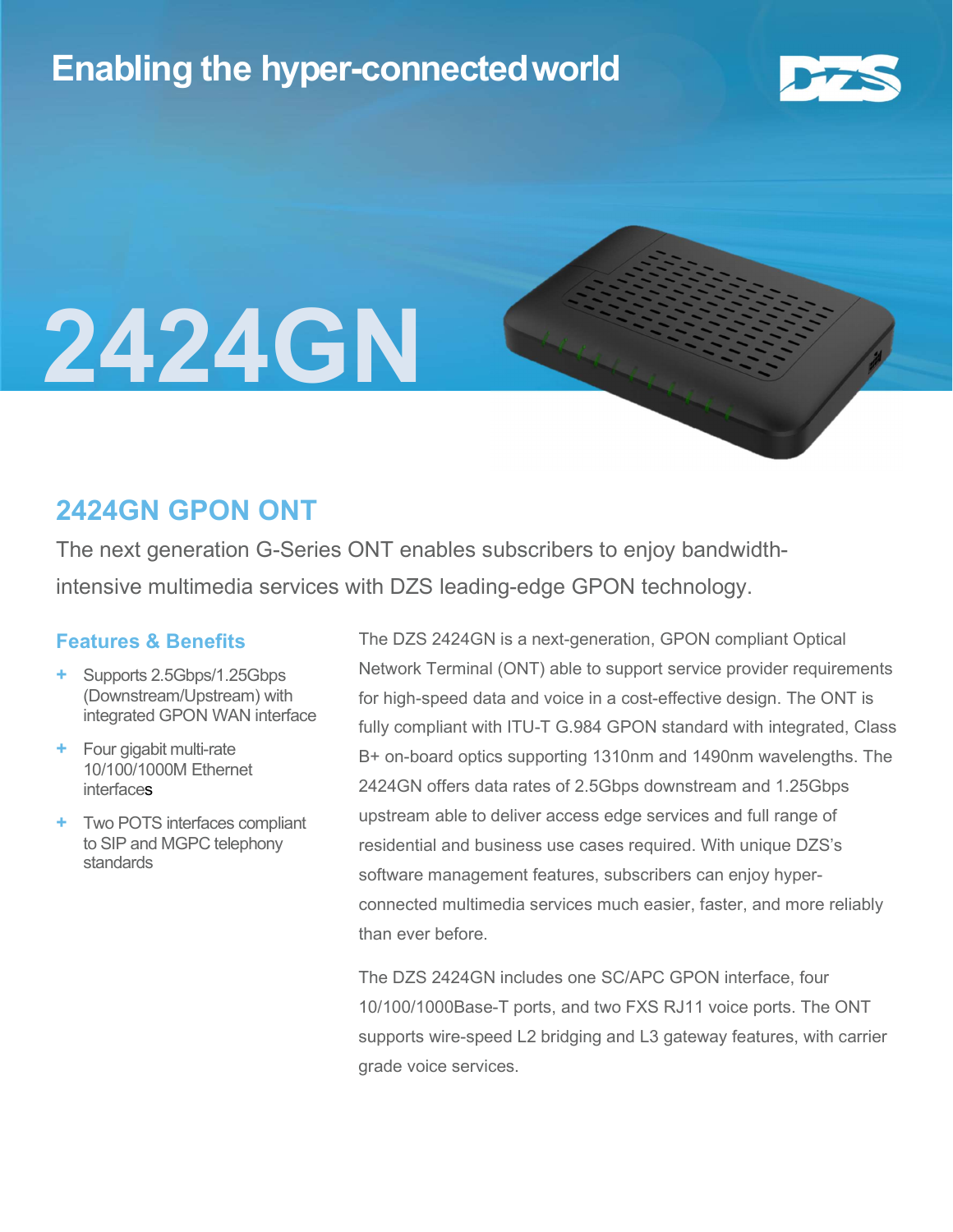## Next-generation GPON ONT 2424GN



#### Service Scenario

The GPON network consists of an Optical Line Termination (OLT) located at the Central Office, and a set of residential Single-Family Unit (SFU) and Multi Dwelling Unit (MDU) locations with Optical Network Terminals (ONTs). Between them is the optical distribution network (ODN) comprised of fibers, passive optical splitters and couplers.

The 2424GN ONT supports 2.5G capable downlinks using the GPON standard. Services include High-Speed Internet (HIS), Packet Voice, IPTV, OTT video, and cloud enabled services to multi-media devices.

#### Key Service Attributes

- + FSAN ITU-T G.984 GPON Class B+ compliant
- + Four 10/100/1000MBase-T Ethernet ports, RJ45 supporting 1Gbps symmetrical services
- + Two voice ports, FXS interfaces compliant to ANSI and ETSI standards, SIP and MGCP
- + IPTV multicast, IGMPv2 and IGMPv3 services
- + Any-port, Any-service data model
- + Traffic management including Q-in-Q tagging, 802.1Q VLANs, multiple subscriber VLANs, per-port rate limiting
- + 802.1p priority bits, DiffServ and priority ques based on services types.
- + Transparent LAN services, LLDP-MED
- + 12 VDC input power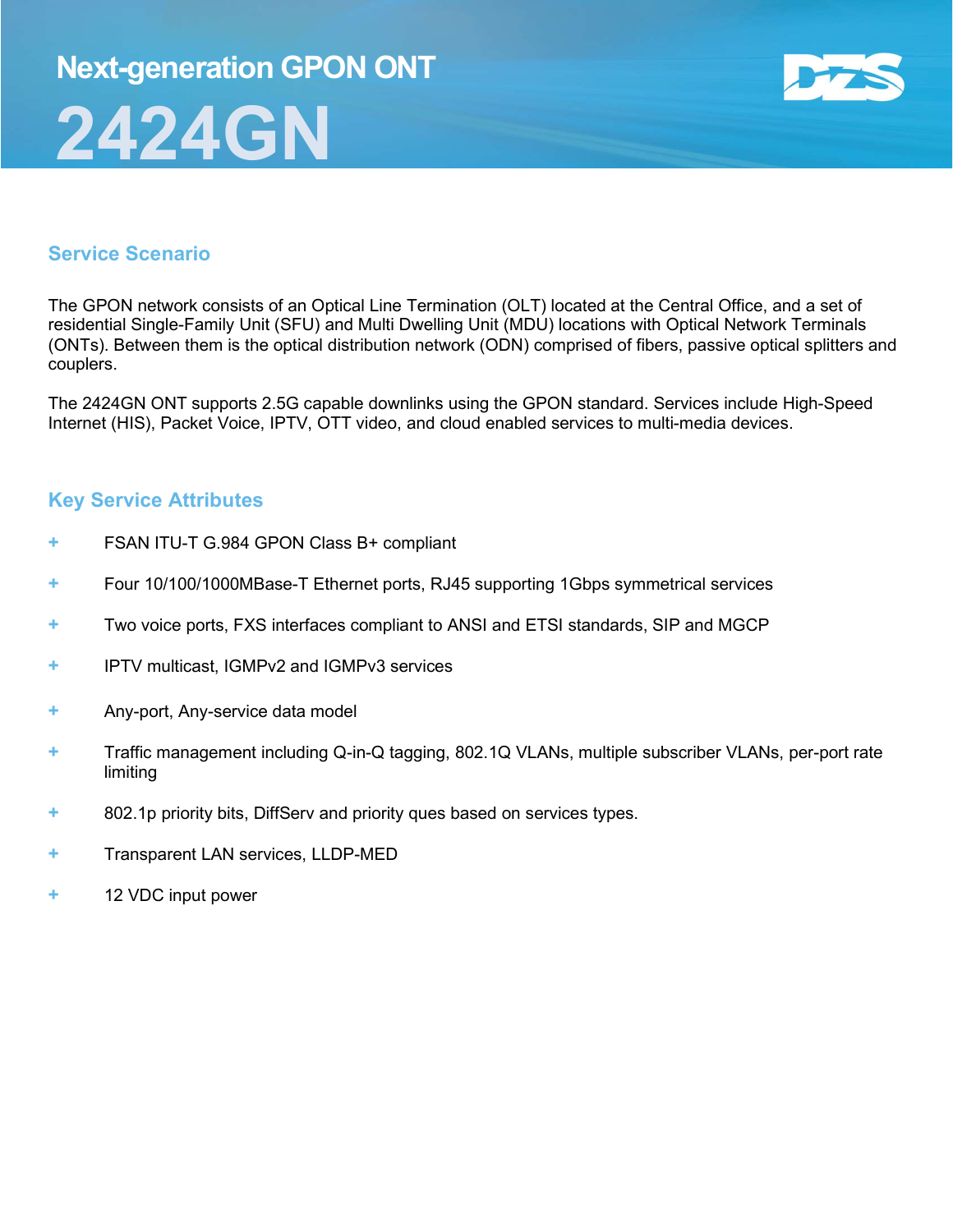## Next-generation GPON ONT

## 2424GN

## Product Specifications

#### **Hardware**

- + Dimensions Width: 7.7" (196mm) Depth: 5.1" (130mm) Height: 1.4" (35mm)
- + Weight 0.81 LB (0.37 kg)
- + 256MByte Flash Memory
- + 512MByte SDRAM (DDR3)
- + GPON WAN Interface
- + Capacity:2.5Gbps Down/1.25Gbps Up

#### Interfaces

- + WAN: 1 SC/APC port, GPON
- + LAN:4 ports 10/100/1000MBase-T Ethernet (RJ45)
- + Telephone: 2 ports 2-wire RJ11
- + Power: 1 2-pin 12VDC barrel input
- + LED Indicators
- + Recessed RESET button

#### **GPON**

- + Class B+ optics, 20km (12.4 miles), reach, max split 64
- + Maximum ODN Attenuation, +28.5 dB link budget
- + GPON Type B redundancy support
- + xPON co-existence filter
- + Transmitter, 1310nm, +0.5 to +5 dBm, DBF
- + Receiver, 1490nm, -28 dBm, APD/TIA
- + Forward Error Correction (FEC) per G.989.3
- + Dying Gasp

#### Ethernet LAN ports

- + Auto-MDI-X crossover control
- + Auto-Speed or manual selection
- + IEEE 802.3ab 1000Base-T
- + IEEE 802.3u 100Base-T
- + IEEE 802.3az EEE
- + IEEE 802.1x Authentication

#### Telephone

- + SIP (RFC 3261)
- + MGCP
- + Codec: G.711 (u-law and A-law), G.729B, G726
- + RENs per line: 5 maximum
- + Drop length: Residential short loop, 152.4 m (500 ft.)
- + Output max: 25mA
- + Ring voltage: 48Vrms @ 20/25 Hz

#### Quality of Service

- + HW-based internal IEEE 802.1p (CoS)
- + Strict Priority (SP)
- + 802.1Q(VLAN tag) QoS mapping ToS/CoS
- + 8 queues per port
- + Classified traffic can be tagged with VLAN ID and Ethernet Priority bit, and can be assigned to priority queues
- + Classify packets into different IEEE 802.1p priority queues according to DSCP values (RFC 2475)
- + The range of traffic shaping or ratelimit shall between 64 Kbps to the maximum port rate with 64kbps granularity. The accuracy error shall be less than ±10%.
- + DSCP IP CoS (RFC 2475)

#### Software Features

- + IEEE802.1D and IEEE802.1Q
- + Address learning with auto aging-L2/BPDU Filter
- + Support 2048 MAC learning addresses
- + Multiple T-CONTs/GEM ports per device
- + Flexible mapping between GEM port and T-CONT
- + Priority queues and scheduling on upstream
- + Activation with automatic discovered serial Number and password

#### IP Routing and Firewall

- + DHCP, Static-IP and PPPoE
- + NAT/NAPT
- + DNS Proxy
- + DHCP Server
- + UPnP, plug and play

#### IPv6

- + IPv4 and IPv6 Dual-Stack-Lite
- + Bridged Mode (transparent pass thru of IPv6 frames)
- + IPv6 support of BRouted and PPPoE Bridged VLANs
- + DHCPv6 client and server
- + Router Advertisement on LAN-side interfaces
- + SLAAC for automatic acquisition of WAN-side IPv6 addresses and GW
- + CLI, HTTP and TR-069 management via IPv6

#### Environmental

- + Operating Temperature 32~104°F (0~+40°C) Commercial
- + Storage temperature --4~149°F (- 20~65°C)
- + Operating humidity 5 to 90% (noncondensing)
- + Altitude: –200 to 10,000 feet (–61 to 3,048 m) above sea level

#### Powering

- + DC power, +12 VDC nominal, 1.0A
- + Input power, 90-240VAC, 50/60Hz
- + Power consumption, ~8W maximum

#### Management

- + ITU-T 984.1/G988 compliant OMCI interface
- + CPE Manager Web UI
- + CLI over telnet
- + SNMP Client
- + TR-069, TR-104, TR-98
- + LED indications for status

#### **Compliance**

- + FCC Part 15 Class B
- + ICES-003 Class B
- + CE Mark
- + Safety ETL/Intertek
- + IEC 62368-1, UL 62368-1, EN 62368-1
- + FDA IEC 60825-1
- + RoHS 2015/863/EU